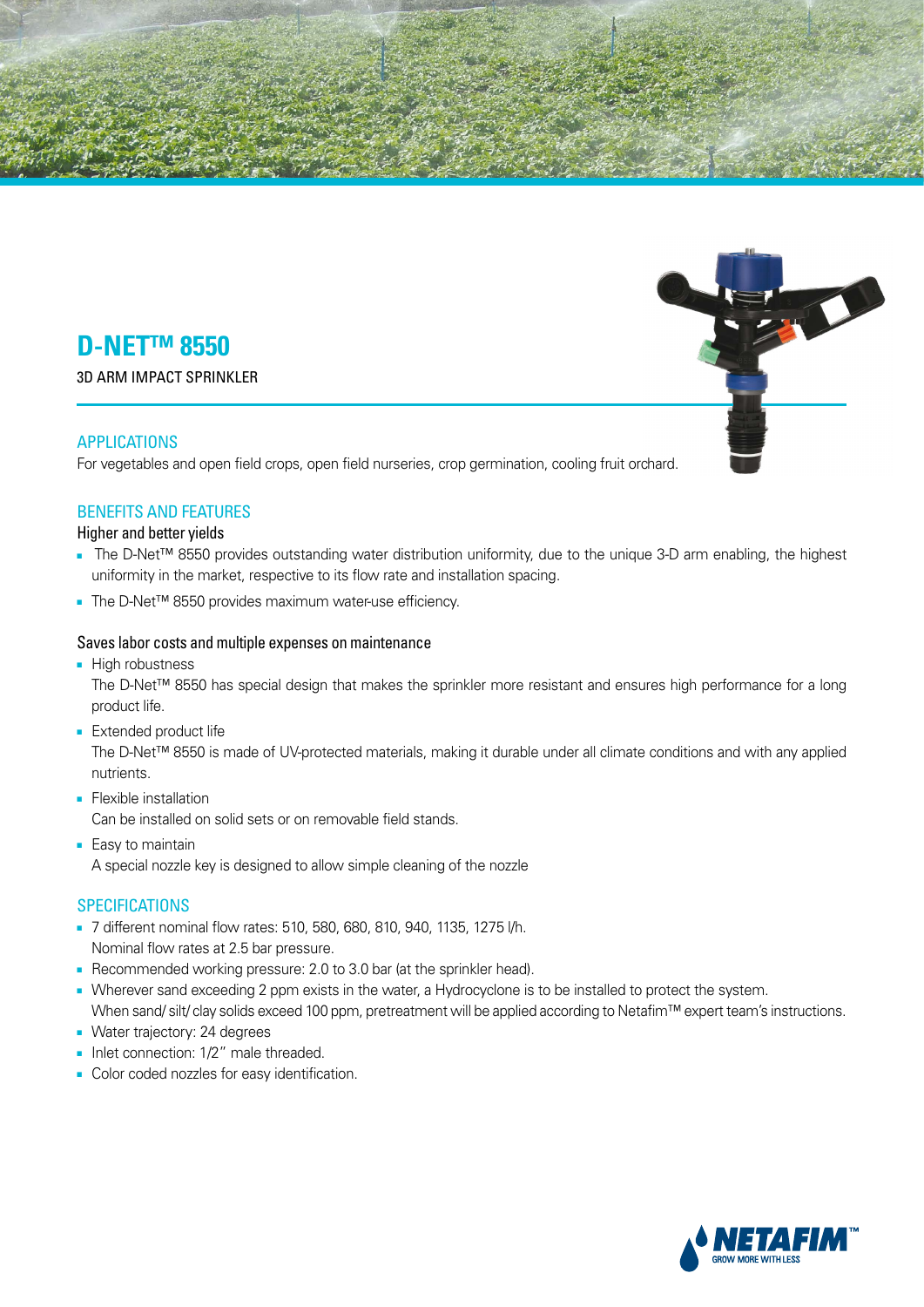# PERFORMANCE TABLE

| NOZZLE SIZE | <b>CODE COLOR</b>       | <b>WORKING</b>  | <b>FLOW RATE</b> | <b>WETTED</b> | PRECIPITATION (MM/H) |                |                |                |  |
|-------------|-------------------------|-----------------|------------------|---------------|----------------------|----------------|----------------|----------------|--|
|             |                         | <b>PRESSURE</b> |                  | DIAMETER*     | SPACING (M X M)      |                |                |                |  |
| (MM)        |                         | (BAR)           | (L/H)            | (M)           | $10 \times 12$       | $11 \times 12$ | $12 \times 12$ | $13 \times 12$ |  |
|             | $Gray + lime$           | 1.5             | 395              | 18            | 3.5                  | 3.2            | 2.9            | 2.1            |  |
| $2.3 + 1.8$ |                         | 2.0             | 456              | 18            | 3.5                  | 3.2            | 2.9            | 2.7            |  |
|             | green                   | 2.5             | 510              | 19            | 4.4                  | 4.0            | 3.7            | 3.4            |  |
|             |                         | 3.0             | 559              | 19            | 4.8                  | 4.4            | 4.0            | 3.7            |  |
|             |                         | 1.5             | 449              | 18            | 3.7                  | 3.4            | 3.1            | 2.9            |  |
| $2.5 + 1.8$ | Purple + lime<br>green  | 2.0             | 519              | 19            | 4.4                  | 4.0            | 3.6            | 3.3            |  |
|             |                         | 2.5             | 580              | 19            | 4.9                  | 4.4            | 4.0            | 3.7            |  |
|             |                         | 3.0             | 635              | 20            | 5.4                  | 4.9            | 4.5            | 4.2            |  |
|             | Orange + lime<br>green  | 1.5             | 527              | 18            | 4.4                  | 4.0            | 3.7            | 3.4            |  |
| $2.9 + 1.8$ |                         | 2.0             | 608              | 19            | 5.1                  | 4.6            | 4.2            | 3.9            |  |
|             |                         | 2.5             | 680              | 20            | 5.7                  | 5.1            | 4.7            | 4.3            |  |
|             |                         | 3.0             | 745              | 20            | 6.2                  | 5.6            | 5.2            | 4.8            |  |
|             | $Green + lime$<br>green | 1.5             | 627              | 18            | 5.2                  | 4.8            | 4.4            | 4.0            |  |
| $3.2 + 1.8$ |                         | 2.0             | 724              | 19            | 6.1                  | 5.5            | 5.0            | 4.7            |  |
|             |                         | 2.5             | 810              | 21            | 6.8                  | 6.1            | 5.6            | 5.2            |  |
|             |                         | 3.0             | 887              | 21            | 7.4                  | 6.7            | 6.2            | 5.7            |  |
| $3.5 + 1.8$ | Blue + lime<br>green    | 1.5             | 728              | 18            | 6.0                  | 5.5            | 5.0            | 4.6            |  |
|             |                         | 2.0             | 841              | 19            | 7.0                  | 6.4            | 5.8            | 5.4            |  |
|             |                         | 2.5             | 940              | 21            | 7.9                  | 7.1            | 6.5            | 6.0            |  |
|             |                         | 3.0             | 1030             | 21            | 8.6                  | 7.8            | 7.2            | 6.6            |  |

| NOZZLE SIZE | <b>CODE COLOR</b> | <b>WORKING</b>  | <b>FLOW RATE</b> | <b>WETTED</b> | PRECIPITATION (MM/H) |               |                |                |  |
|-------------|-------------------|-----------------|------------------|---------------|----------------------|---------------|----------------|----------------|--|
|             |                   | <b>PRESSURE</b> |                  | DIAMETER*     | SPACING (M X M)      |               |                |                |  |
| (MM)        |                   | (BAR)           | (L/H)            | (M)           | $9 \times 14$        | $9 \times 15$ | $10 \times 14$ | $10 \times 15$ |  |
| $3.5 + 2.5$ | $Blue + yellow$   | 2.0             | 1015             | 22            | 8.1                  | 7.5           | 7.3            | 6.8            |  |
|             |                   | 2.5             | 1135             | 22            | 9.0                  | 8.4           | 8.1            | 7.6            |  |
|             |                   | 3.0             | 1243             | 22            | 9.9                  | 9.2           | 8.9            | 8.3            |  |
| $4.0 + 2.5$ | Black + Yellow    | 2.0             | 1145             | 22            | 9.1                  | 8.5           | 8.2            | 7.6            |  |
|             |                   | 2.5             | 1275             | 22            | 10.1                 | 9.4           | 9.1            | 8.5            |  |
|             |                   | 3.0             | 1397             | 22            | 11.1                 | 10.3          | 10.0           | 9.3            |  |

 $*$  at least 0.5 mm/h

\*\*Performance table prepared under laboratory conditions, sprinkler head 1.0 meter above ground

 $SU = 6r > \frac{1}{100}$  CU =  $\frac{1}{100}$  CU =  $\frac{1}{100}$  and  $\frac{1}{100}$  s  $SU = 68\%$  and  $\frac{1}{100}$  CU  $\frac{1}{100}$  CU  $\frac{1}{100}$  CU  $\frac{1}{100}$  CU  $\frac{1}{100}$ 

## PACKAGING DATA

| <b>MODEL</b> | <b>QUANTITY P/BOX</b> | <b>BOX SIZE</b>          | <b>BOX WEIGTH</b> | <b>BOXES</b>    | <b>TOTAL UNITS</b> | <b>PALLET WEIGTH</b> |
|--------------|-----------------------|--------------------------|-------------------|-----------------|--------------------|----------------------|
|              | <b>UNIT</b>           | (CM X CM X CM)           | (KG)              | <b>P/PALLET</b> | <b>P/PALLET</b>    | (KG)                 |
| D-Net™ 8550  | 168                   | $54 \times 36 \times 33$ | 12.0              | 18              | 3024               | 240                  |

# **D-NET™ 8550 CATALOG NUMBERS**

| NOZZLE SIZE<br>(MM) | CODE COLOR          | <b>FLOW RATE</b><br>$(L/H)$ * | <b>CATALOG NUMBER</b> | SPRINKLER ILLUSTRATION |
|---------------------|---------------------|-------------------------------|-----------------------|------------------------|
| $2.3 + 1.8$         | $Gray + lime$ green | 510                           | 60100-000990          |                        |
| $2.5 + 1.8$         | Purple + lime green | 580                           | 60100-001000          |                        |
| $2.9 + 1.8$         | Orange + lime green | 680                           | 60100-001010          |                        |
| $3.2 + 1.8$         | Green + lime green  | 810                           | 60100-001030          |                        |
| $3.5 + 1.8$         | Blue + lime green   | 940                           | 60100-001040          |                        |
| $3.5 + 2.5$         | Blue + Yellow       | 1135                          | 60100-001045          |                        |
| $4.0 + 2.5$         | Black + Yellow      | 1275                          | 60100-001046          |                        |

\*Nominal flow rate at 2.5 bar working pressure